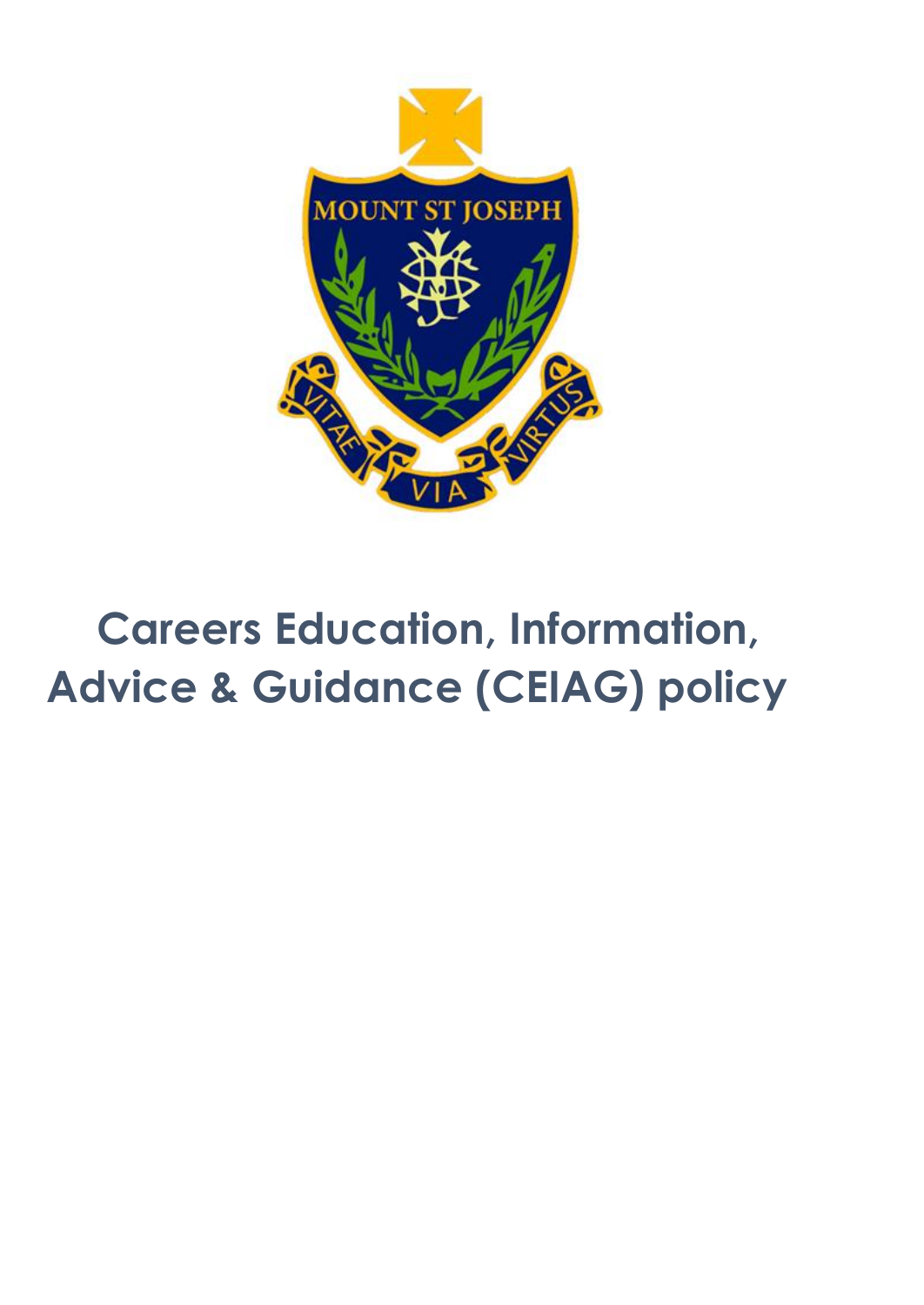|  | <b>Mount St Joseph Document Control Table</b> |
|--|-----------------------------------------------|
|  |                                               |

| <b>Document Title:</b>        | <b>CEIAG Policy</b> | Author name / post:     | Director of Standards |
|-------------------------------|---------------------|-------------------------|-----------------------|
| <b>Version Number:</b>        | 1.0                 | <b>Document Status:</b> | Approved              |
| Date Approved:                | 01 Sept 2017        | <b>Approved By:</b>     | <b>SLT</b>            |
| <b>Effective Date:</b>        | 01 Sept 2018        | Date of next review:    | September 2022        |
| <b>Publication</b><br>method: | Website             | Date published          | Sept 2017             |
| Superseded<br>Version:        |                     |                         |                       |

| <b>Document History</b> |              |                                                                         |  |
|-------------------------|--------------|-------------------------------------------------------------------------|--|
| Version                 | <b>Date</b>  | <b>Notes on Revisions</b>                                               |  |
| 1.0                     | <b>CEIAG</b> | New Policy in response to DfE guidance 2017 Careers<br>strategy         |  |
|                         | Oct 2019     | Amended key staff names and responsibilities                            |  |
|                         | Sept 2020    | Reviewed with no amendments                                             |  |
|                         | Sept 2021    | Additional Connexions attendance added. Addition of<br>Provider Access. |  |
|                         |              |                                                                         |  |
|                         |              |                                                                         |  |
|                         |              |                                                                         |  |
|                         |              |                                                                         |  |
|                         |              |                                                                         |  |
|                         |              |                                                                         |  |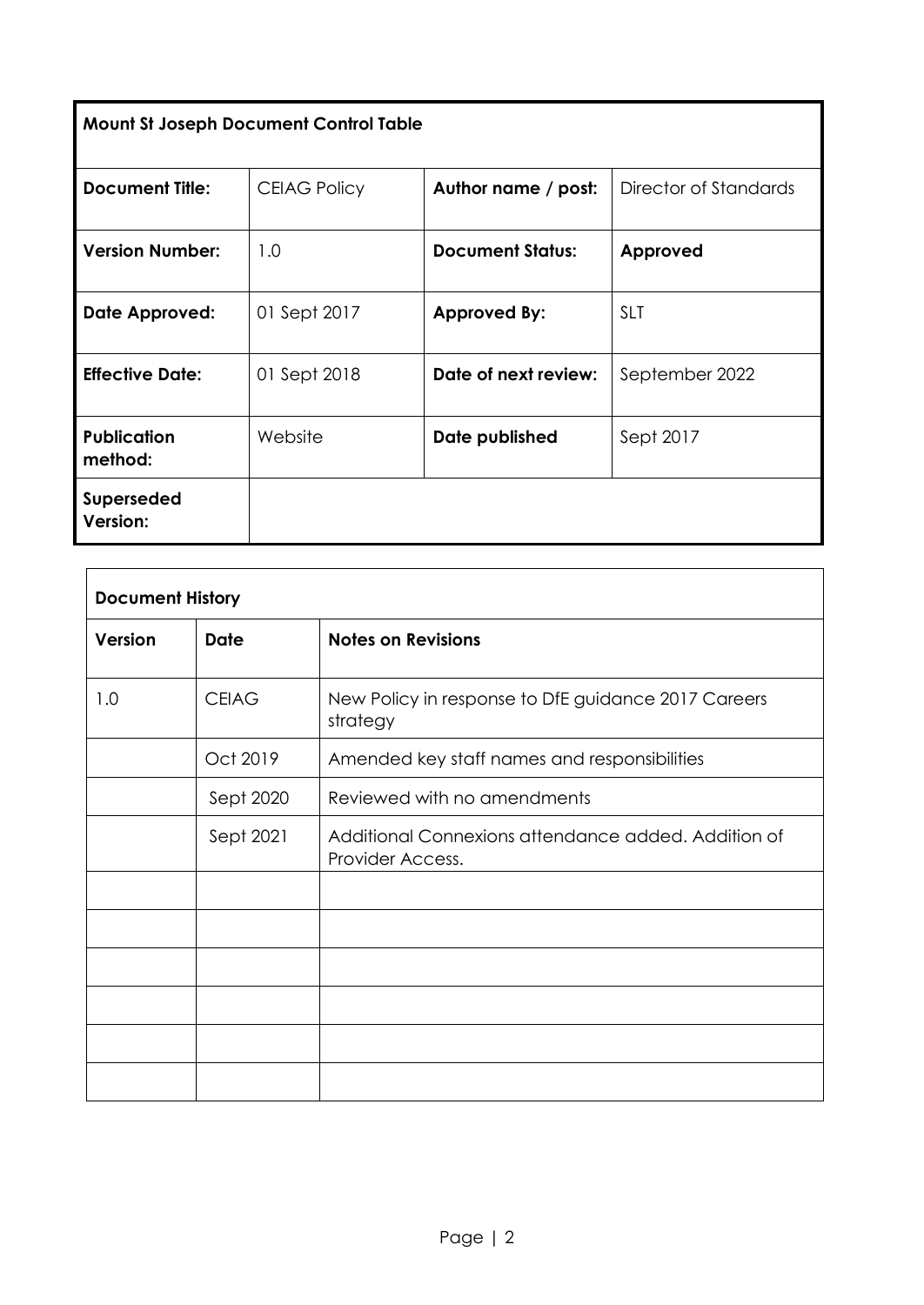# **Rationale**

At Mount St Joseph we are committed to providing balanced and impartial Careers Education, Information, Advice and Guidance (CEIAG). We recognise the importance of careers guidance in raising aspirations, overcoming barriers to learning and providing the platform for our students to make informed career and life choices. At Mount St Joseph we are committed to delivering high quality CEIAG to all students so that they are fully aware of all the choices and options available to them - so that they have greater self-awareness, are ambitious and have realistic career expectations. Students will also develop employability skills, and undertake work related learning. An essential part of this information and guidance is contact with employees. The school works very closely with Greater Manchester Higher, The National Collaborative Outreach Programme (NCOP), the Bolton Connexions service and the Bolton and Bury Enterprise Coordinator to provide effective CEIAG.

# **Information**

Careers information is provided to all students through the access and distribution of careers and further education literature. This can be accessed by our students through electronic media, face-to-face contact (individual, group, class etc.), written publications, ICT software, websites, etc.

#### **Advice**

Mount St Joseph provide a variety of opportunities for students to access careers advice, helping young people to understand and interpret information as well as providing information and answers to questions and clarify misunderstandings; to assist them to understand their circumstances, their abilities and targets; and advise them about options or how to facilitate a given course of action; to identify needs and to refer young people who may need more indepth guidance and support. Advisory work is usually provided on a one-to-one basis but may also be provided in small or class groups. Mount St Joseph works with Connexions Careers Service and has an advisor in school 2 days a week to offer impartial advice.

#### **Guidance**

The careers guidance provided at Mount St Joseph aims to support young people to better understand themselves and their needs; to confront barriers to understanding, learning and progression; to resolve issues and conflicts and to support them to develop new perspectives and solutions to problems and be able to better manage their lives and achieve their potential. Guidance may also involve more in-depth one-to-one work conducted by Connexions. Guidance usually involves the exploration of young people's circumstances – their ideas, values, needs and beliefs in relation to opportunities or issues that are confronting or confusing them.

#### **1.1 Aims**

Mount St Joseph aims to prepare all students for their futures by providing high quality, impartial and timely education, information, advice and guidance. To ensure that students make the right choices when they choose their options and thus ensure they make a successful progression to further and/or higher education, training and employment including providing education, information, advice and guidance on apprenticeships. These objectives underpin the high-quality provision within the school and are consistent with the Gatsby standards (Appendix 1).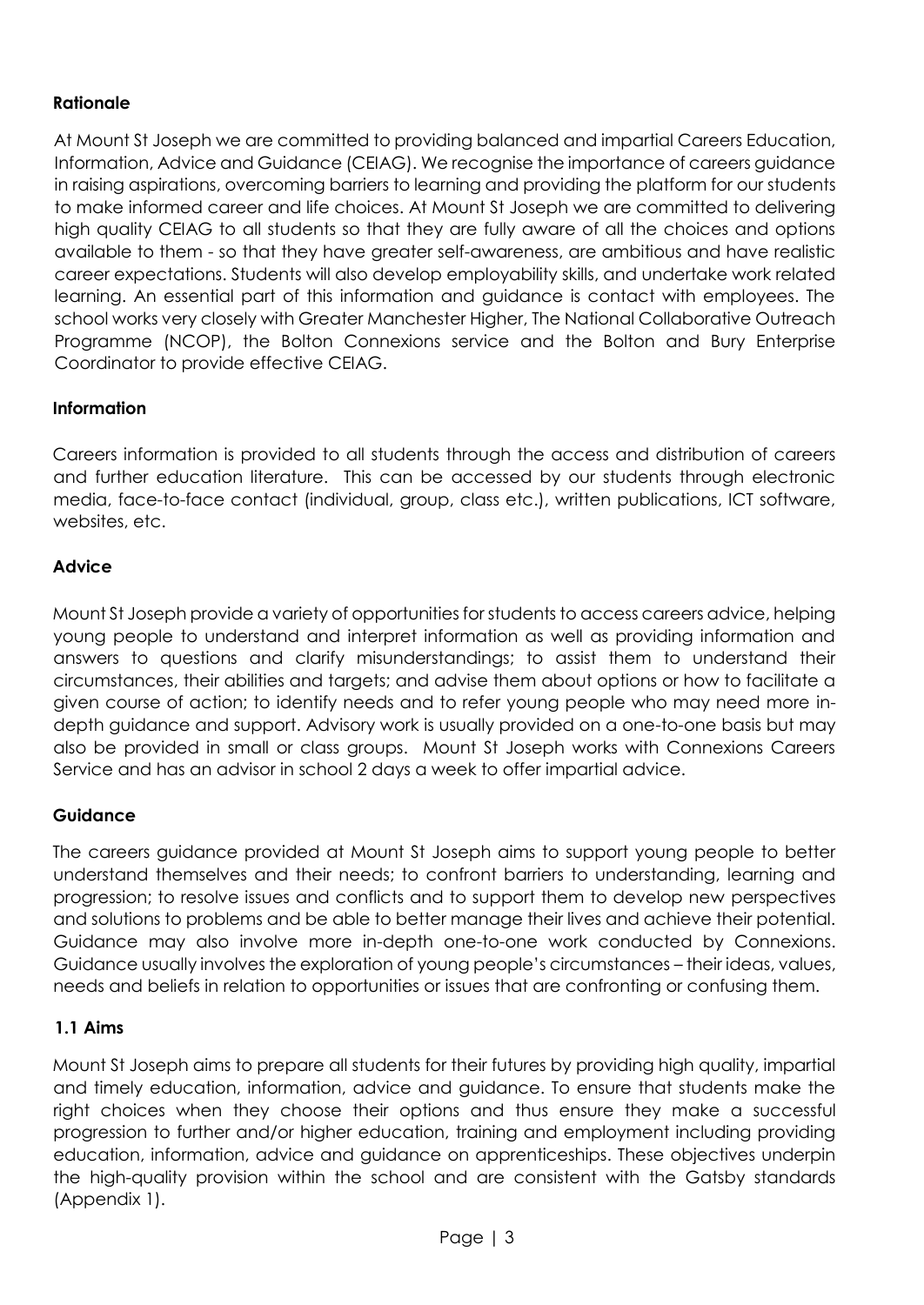- To develop student's self-awareness and a greater understanding of their strengths and weaknesses through form time activities and drop-down days.
- To encourage and support future career planning through form time, classroom activities, workshops, careers days, one to one interviews, employer contacts, visiting speakers, work experience and work-related activities delivered by employers.
- To provide work related learning and increased exposure to a range of life-long learning and career opportunities in order to enable students to make effective decisions about their future;
- To develop the skills, resilience, confidence and personal qualities to meet the demands of a changing work environment.

# **1.2 Roles and Responsibilities**

# **Strategic Lead for CEIAG**

At Mount St Joseph the strategic lead for CEIAG is Graeme Munro (Assistant Head teacher). The strategic lead will advise on and oversee the strategic vision for CEIAG provision in the school. The strategic lead will ensure correct procedures are followed and that all staff, students, parents and carers are aware of the school's role and initiatives that are in place to develop CEIAG across the school. The strategic lead will ensure the school achieves the Gatsby standards in line with government guidelines.

#### **Operational Lead for CEIAG**

At Mount St Joseph the operational lead for CEIAG is the Head of KS4, Gill Morris. The operational lead will deliver the strategic vision and operationally oversee all CEIAG provision within the school. The operational lead will attend Local Authority hub meetings and meetings hosted by NCOP and feedback to the strategic lead. The operational lead will ensure the school meets and exceeds the Gatsby standards.

#### **Careers Co-Ordinator**

At Mount St Joseph the Careers Co-ordinator for CEIAG is Sarah Richards. The Careers Coordinator will liaise with the relevant staff, outside agencies and training providers, to ensure events are booked and that all administrative procedures are followed within school. The Careers Coordinator will over-see work experience and book college speakers, further and higher education taster trips, employer visits and arrange various events throughout the year and specifically for Careers Week and co-ordinate visitors and staff for the annual Careers and Aspirations Day. The careers co-ordinator will attend hub meetings when necessary and meet with various careers advisory agencies. The careers co-ordinator will ensure all 8 Gatsby benchmarks are being met.

#### **External / Independent provision**

Mount St Joseph has a Service Level Agreement in relation to independent advice with Bolton LA who provide a Connexions officer two days each week. The Connexions officer provides impartial CEIAG for students and helps to support year 11 college applications. They also help students to complete a profile questionnaire, 1 to 1 and group sessions. The Connexions officer provides additional guidance for students who are at risk of becoming Not in Education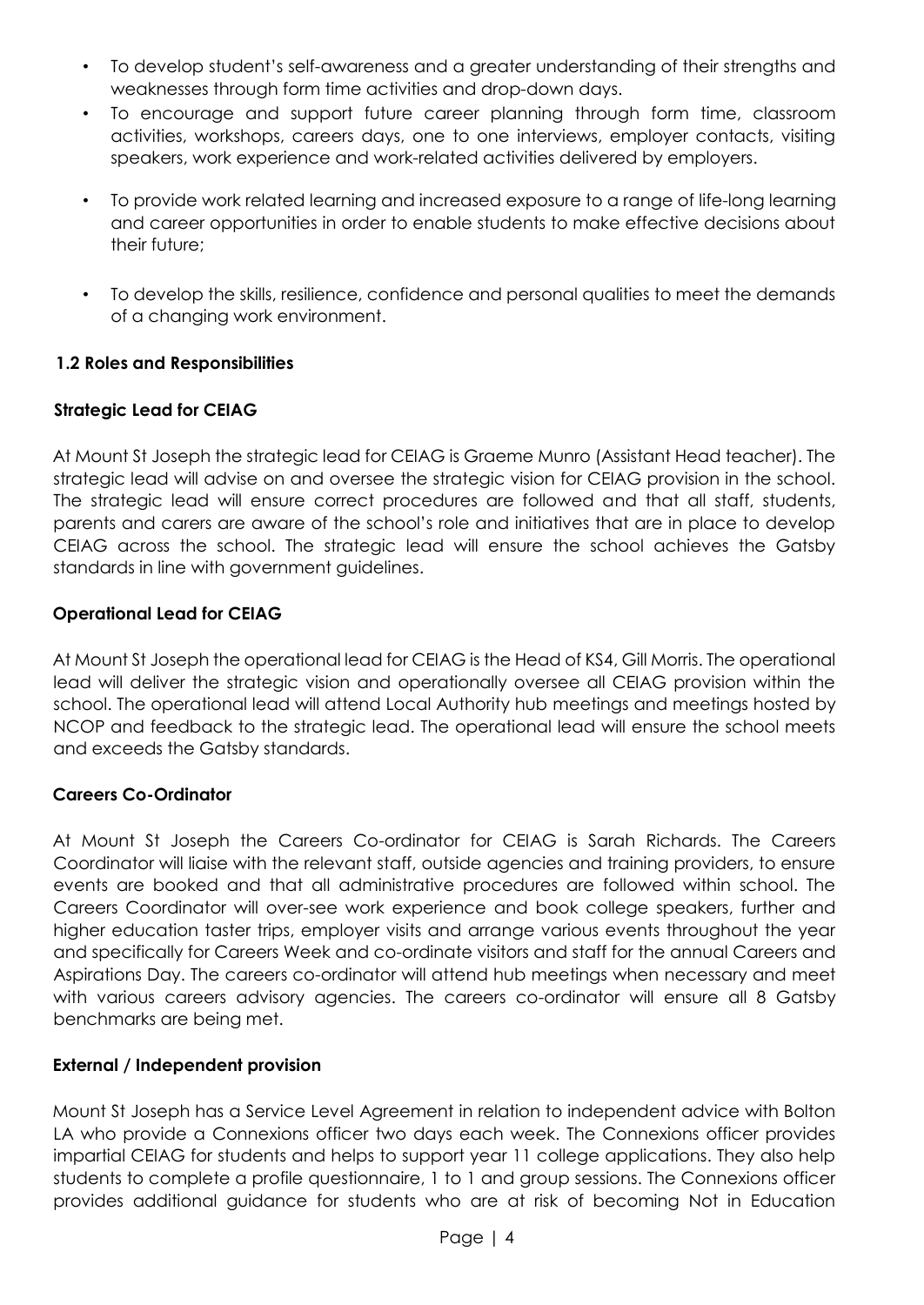Employment or Training (NEET). The Connexions officer also attends year 11 and 10 parent's evening and year 9 options evening. The Connexions officer also attends Year 11 GCSE results day.

# **Teaching staff**

For every teacher there is an expectation that CEIAG is incorporated through all curriculum areas and the CEIAG school logo is present in lessons. CEIAG will also be delivered at form time and school drop down days when required. All teachers are responsible for signposting students to where they can get further careers education, information, advice and guidance.

# **Governor with responsibility for CEIAG**

Mount St Joseph nominate a lead governor annually for CEIAG who is responsible for familiarising the school's governing body with the CEIAG policy and ensuring that school staff follow statutory guidelines. The Governors are responsible for ensuring sufficient time and resources are allocated to CEIAG to fulfil the policy and ensure that value for money is being achieved. The strategic lead ensures updates about CEIAG are provided to governors at the Ethos governors meeting on a termly basis.

#### **1.3 Provision**

Mount St Joseph is committed to providing an effective careers education programme that prepares students for the next steps in their education, training or employment. The school is committed to ensuring that students gain stimulating and inspiring information about a wide range of career pathways directly from employers. All aspects of provision actively avoid stereotyping and each year the curriculum is developing to ensure students are inspired to aim high and enter the full range of professions and careers.

#### **Careers Education**

Careers education is embedded in the curriculum, within form time, and in enrichment activities, such as careers week and careers day which provides CEIAG for years 7 to 10. This is also achieved through engagement with NCOP, local colleges and businesses. All curriculum areas provide careers information, education and industry-related knowledge, and help students think about the skills that can be applied in different jobs. An annual audit of provision, tracks coverage of CEIAG across the curriculum and helps to deploy resources to areas of need.

#### **Equal Opportunities**

Mount St Joseph consciously works to prevent all forms of stereotyping in the advice and guidance provided, to ensure that all students from all backgrounds and diversity groups consider the widest possible range of careers, including those professions that traditionally have had a bias to one particular gender. Mount St Joseph ensures that disadvantaged students and those with Special Educational Needs and Disabilities have early careers interviews to try to ensure they find suitable post 16 opportunities and to minimise the risk of some students becoming NEET.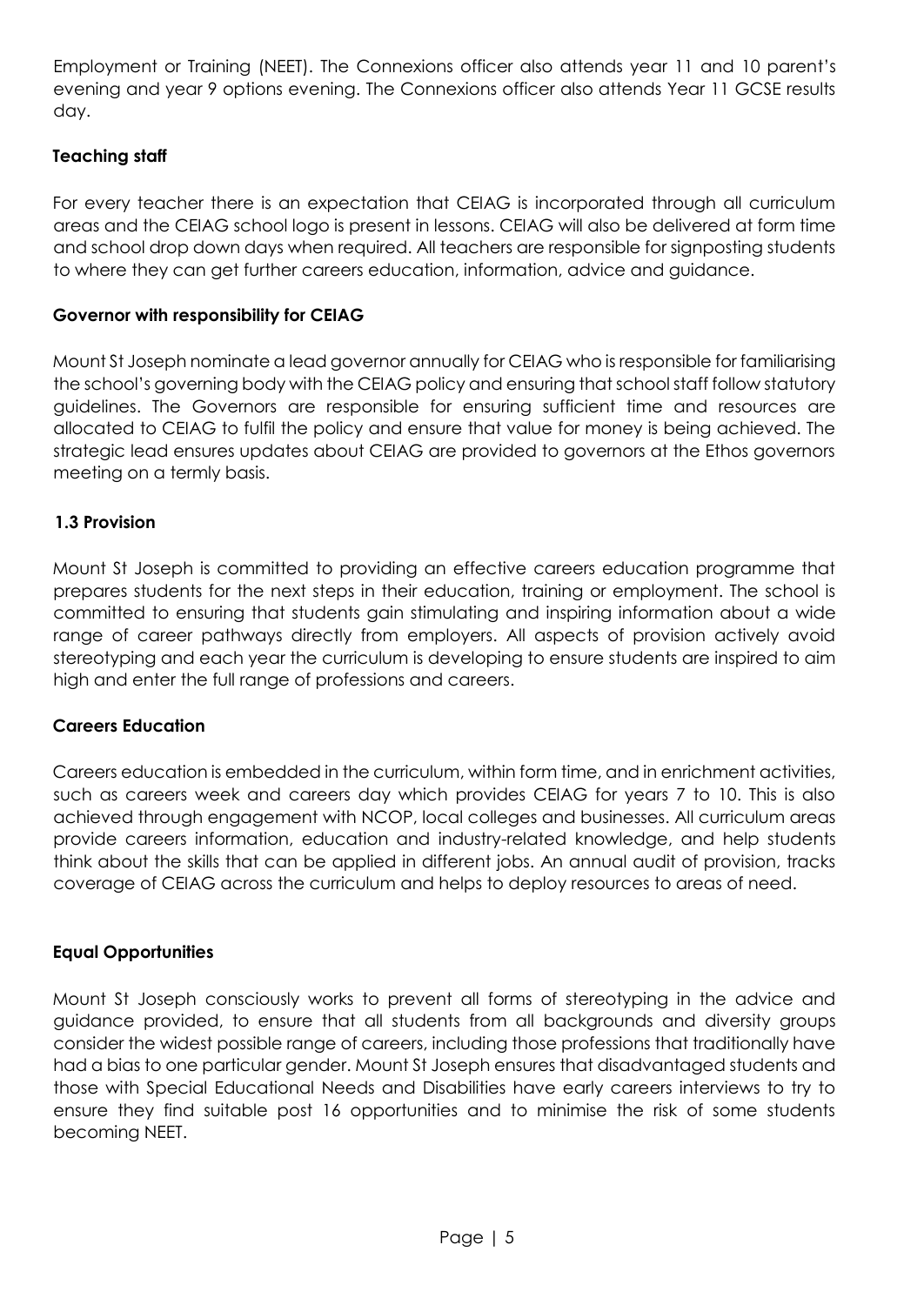# **Work related learning**

Mount St Joseph is committed to ensuring that vocational training, apprenticeships and meaningful encounters with employers are promoted through CEIAG. The school provides a work-related learning week for year 10, through work experience placements and a small number of year 10 students undertake a 1 or 2 day a week work placement. The school also operates a careers fair for all year 9 students where employees are invited into school to discuss a wide and varied range of careers. All departments plan within their schemes of work, areas of study that relate specifically to a certain cohort. They will engage with employers to deliver aspects of the curriculum.

#### **Monitoring, reviewing and evaluation**

A termly update is provided to governors as part of the Ethos committee.

The strategic lead for CEIAG monitors and evaluates destinations data to identify improvements needed in CEIAG provision, as well as, student attainment and progression into Further/Higher Education, Training and Employment;

The number, quality and impact of careers interviews is analysed though data, destinations data, and the Connexions impact report.

Careers provision and guidance is evaluated based on feedback from students, parents and teachers.

#### **Provider Access**

Provider access arrangements at Mount St Joseph for managing the access of providers to students at the school for the purpose of giving them information about the provider's education or training offer. This complies with the school's legal obligations under Section 42B of the Education Act 1997.

#### **Pupil entitlement**

All students in years 7 - 11 are entitled:

- to find out about technical education qualifications and apprenticeships opportunities, as part of a careers programme which provides information on the full range of education and training options available at each transition point;
- to hear from a range of local providers about the opportunities they offer, including technical education and apprenticeships – through options events, assemblies and group discussions and taster events;
- to understand how to make applications for the full range of academic and technical courses.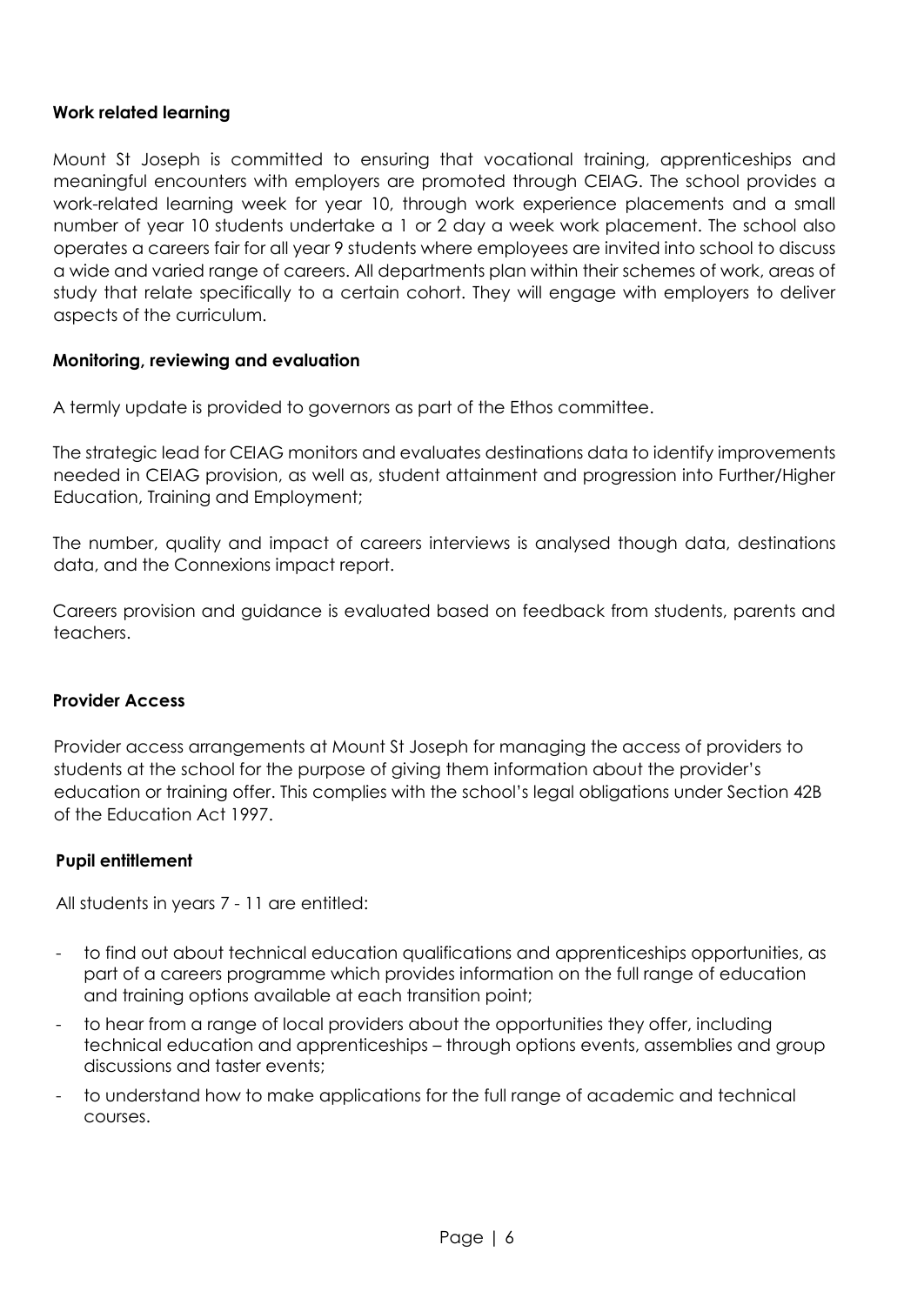# **Management of provider access requests Procedure**

A provider wishing to request access should contact Sarah Richards, Careers Co-ordinator Telephone: 01204 391800; Email: richardss@msj.bolton.sch.uk

# **Opportunities for access**

A number of events, integrated into the school careers programme, will offer providers an opportunity to come into school to speak to students and/or their parents/carers:

|                   | <b>Autumn Term</b>                                                                                     | <b>Spring Term</b>                                                                                                    | <b>Summer Term</b>                                 |
|-------------------|--------------------------------------------------------------------------------------------------------|-----------------------------------------------------------------------------------------------------------------------|----------------------------------------------------|
| Year <sub>7</sub> | <b>Careers linked to the</b><br><b>Curriculum</b>                                                      | <b>Careers week/life skills</b>                                                                                       | <b>Careers linked to</b><br>the Curriculum         |
| Year <sub>8</sub> | <b>Careers linked to the</b><br><b>Curriculum</b>                                                      | Careers week/life skills/<br><b>GCSE options</b>                                                                      | <b>Careers linked to</b><br>the Curriculum         |
| Year 9            | <b>College masterclasses</b><br>University visits<br><b>Careers linked to the</b><br><b>Curriculum</b> | <b>Careers week/Careers &amp;</b><br><b>Aspirations Day/ GCSE</b><br>options evening                                  | <b>Careers linked to</b><br>the Curriculum         |
| Year 10           | Post 16 pathways events                                                                                | <b>Careers Week/work</b><br>experience week                                                                           | College taster days                                |
| Year 11           | Post 16 pathways events<br><b>Personal statements/post</b><br>16 applications workshops                | <b>Careers week</b><br><b>Revision workshops</b><br>Introduction to HE workshops<br>Interview techniques<br>workshops | <b>Bridging resources</b><br>for life after school |

Please speak to our Careers Co-ordinator to identify the most suitable opportunity for you.

# **Premises and facilities**

The school will make the main hall, classrooms or private meeting rooms available for discussions between the provider and students, as appropriate to the activity. The school will also make available AV and other specialist equipment to support provider presentations. This will all be discussed and agreed in advance of the visit with the Careers Leader or a member of their team.

Providers are welcome to leave a copy of their prospectus or other relevant course literature in the Careers Office, which is managed by the Careers Co-ordinator.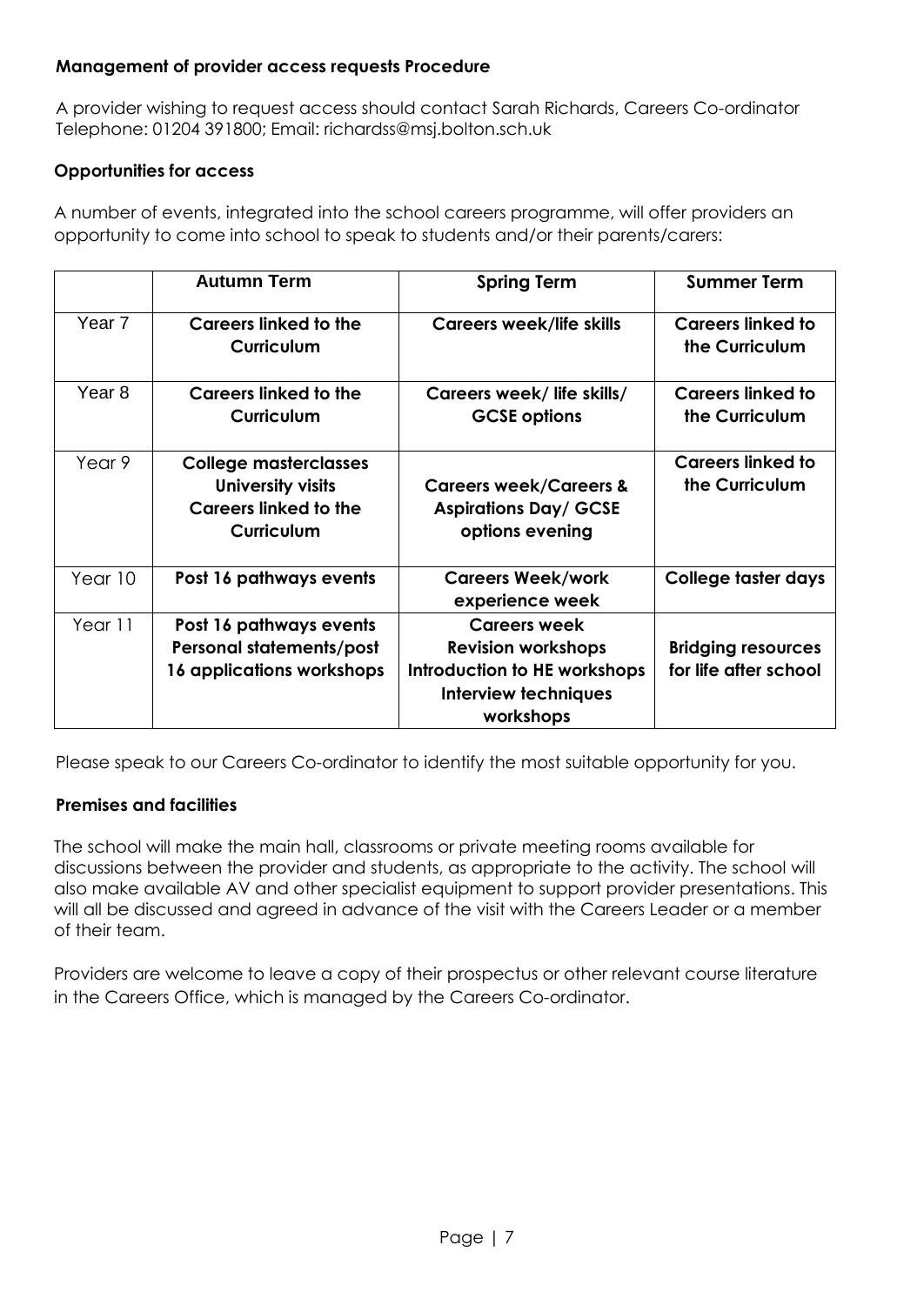# **Appendix 1 Gatsby Standards**

| <b>Benchmark</b>                                                   | Summary                                                                                                                                                                                                                                                               | <b>Criteria</b>                                                                                                                                                                                                                                                                                                                                                                                                                                                                                                                                                                   |
|--------------------------------------------------------------------|-----------------------------------------------------------------------------------------------------------------------------------------------------------------------------------------------------------------------------------------------------------------------|-----------------------------------------------------------------------------------------------------------------------------------------------------------------------------------------------------------------------------------------------------------------------------------------------------------------------------------------------------------------------------------------------------------------------------------------------------------------------------------------------------------------------------------------------------------------------------------|
| 1) A STABLE CAREERS<br><b>PROGRAMME</b>                            | Every school and college<br>should have an embedded<br>programme of career<br>education and guidance<br>that is known and<br>understood by students,<br>parents, teachers and<br>employers                                                                            | Every school should<br>have a stable, structured<br>careers programme that has<br>the explicit backing of the<br>senior<br>management team, and has<br>an identified and<br>appropriately trained person<br>responsible for it.<br>The careers<br>programme should be<br>published on the school's<br>website in a way that<br>enables students, parents,<br>teachers and employers to<br>access and understand it.<br>The programme should be<br>regularly evaluated with<br>feedback from students,<br>parents, teachers and<br>employers as part of the<br>evaluation process. |
| 2) LEARNING FROM CAREER<br>AND LABOUR MARKET<br><b>INFORMATION</b> | Every student, and their<br>parents, should have access<br>to good quality information<br>about future study options<br>and labour market<br>opportunities. They will need<br>the support of an informed<br>adviser to make the best use<br>of available information. | $-$ By the age of 14, all<br>students should have<br>accessed and used<br>information about career<br>paths and the labour market<br>to inform their own decisions<br>on study options. - Parents<br>should be encouraged to<br>access and use information<br>about labour markets and<br>future study options to inform<br>their support to their children.                                                                                                                                                                                                                      |
| 3) ADDRESSING THE NEEDS<br>OF EACH STUDENT                         | Students have different<br>career guidance needs at<br>different stages.<br>Opportunities for advice                                                                                                                                                                  | - A school's careers<br>programme should actively<br>seek to challenge<br>stereotypical thinking and<br>raise aspirations.                                                                                                                                                                                                                                                                                                                                                                                                                                                        |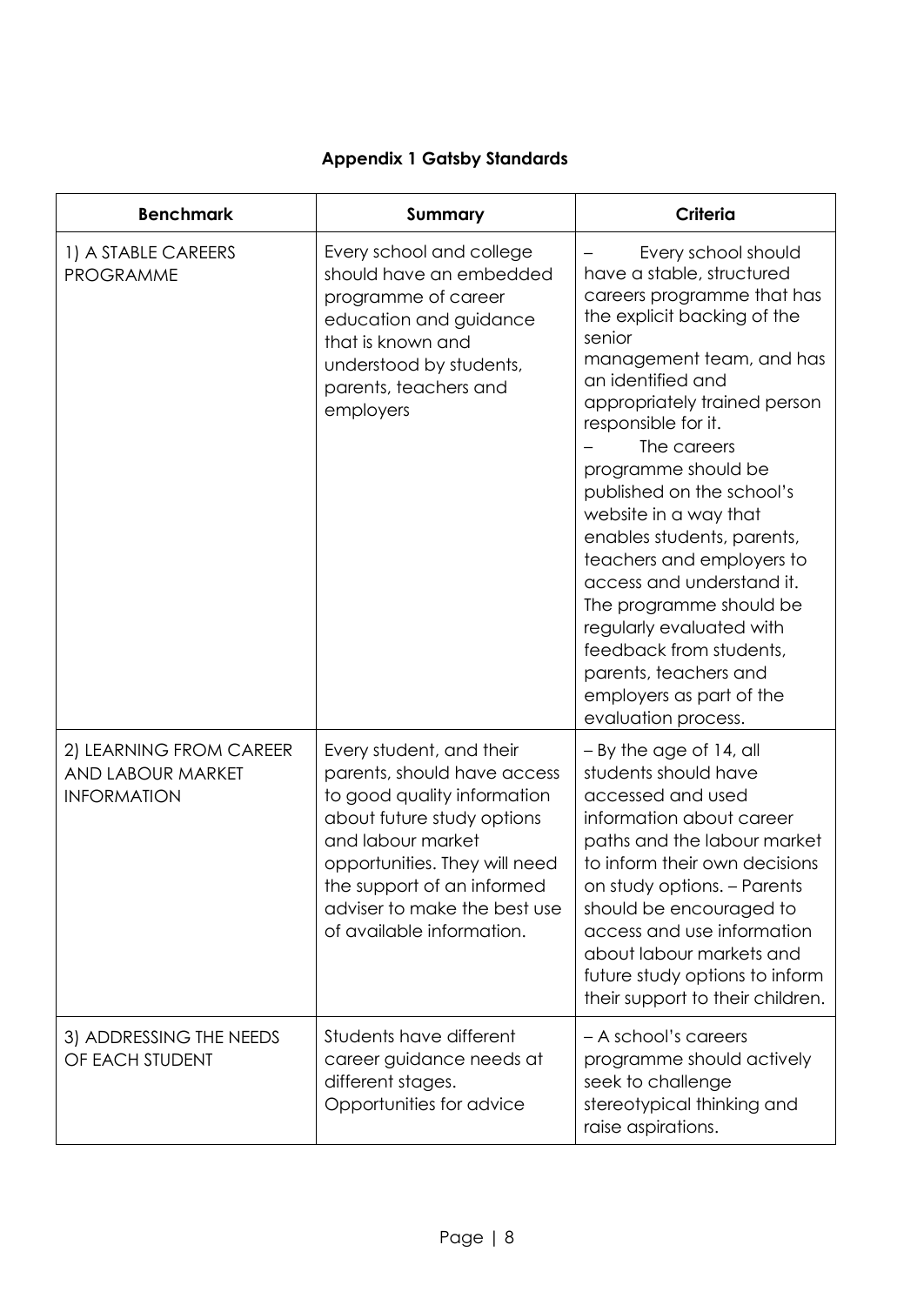|                                                      | and support need to be<br>tailored to the needs of each<br>student. A school's careers<br>programme should embed<br>equality and diversity<br>considerations throughout.                                                                                                                              | - Schools should keep<br>systematic records of the<br>individual advice given to<br>each student, and<br>subsequent agreed decisions.<br>All students should have<br>access to these records to<br>support their career<br>development. - Schools<br>should collect and maintain<br>accurate data for each<br>student on their education,<br>training or employment<br>destinations for at least three<br>years after they leave the<br>school. |
|------------------------------------------------------|-------------------------------------------------------------------------------------------------------------------------------------------------------------------------------------------------------------------------------------------------------------------------------------------------------|-------------------------------------------------------------------------------------------------------------------------------------------------------------------------------------------------------------------------------------------------------------------------------------------------------------------------------------------------------------------------------------------------------------------------------------------------|
| 4) LINKING CURRICULUM<br><b>LEARNING TO CAREERS</b>  | All teachers should link<br>curriculum learning with<br>careers. For example, STEM<br>subject teachers should<br>highlight the relevance of<br>STEM subjects for a wide<br>range of career pathways.                                                                                                  | $-$ By the age of 14, every<br>student should have had the<br>opportunity to learn how the<br>different STEM subjects help<br>people to gain entry to, and<br>be more effective workers<br>within, a wide range of<br>careers.                                                                                                                                                                                                                  |
| 5) ENCOUNTERS WITH<br><b>EMPLOYERS AND EMPLOYEES</b> | Every student should have<br>multiple opportunities to<br>learn from employers<br>about work, employment<br>and the skills that are<br>valued in the workplace.<br>This can be through a<br>range of enrichment<br>opportunities including<br>visiting speakers, mentoring<br>and enterprise schemes. | - Every year, from the age of<br>11, students should<br>participate in at least one<br>meaningful encounter*with<br>an employer. * A 'meaningful<br>encounter' is one in which the<br>student has an opportunity to<br>learn about what work is like<br>or what it takes to be<br>successful in the workplace.                                                                                                                                  |
| 6) EXPERIENCE OF<br><b>WORKPLACES</b>                | Every student should have<br>first-hand experiences of the<br>workplace through work visits,<br>work shadowing and/or work<br>experience to help their<br>exploration of career<br>opportunities, and expand<br>their networks.                                                                       | By the age of 16, every<br>student should have had at<br>least one experience of a<br>workplace, additional to any<br>part-time jobs they may have.<br>By the age of 18, every<br>student should have had one<br>further such experience,<br>additional to any part-time<br>jobs they may have.                                                                                                                                                 |